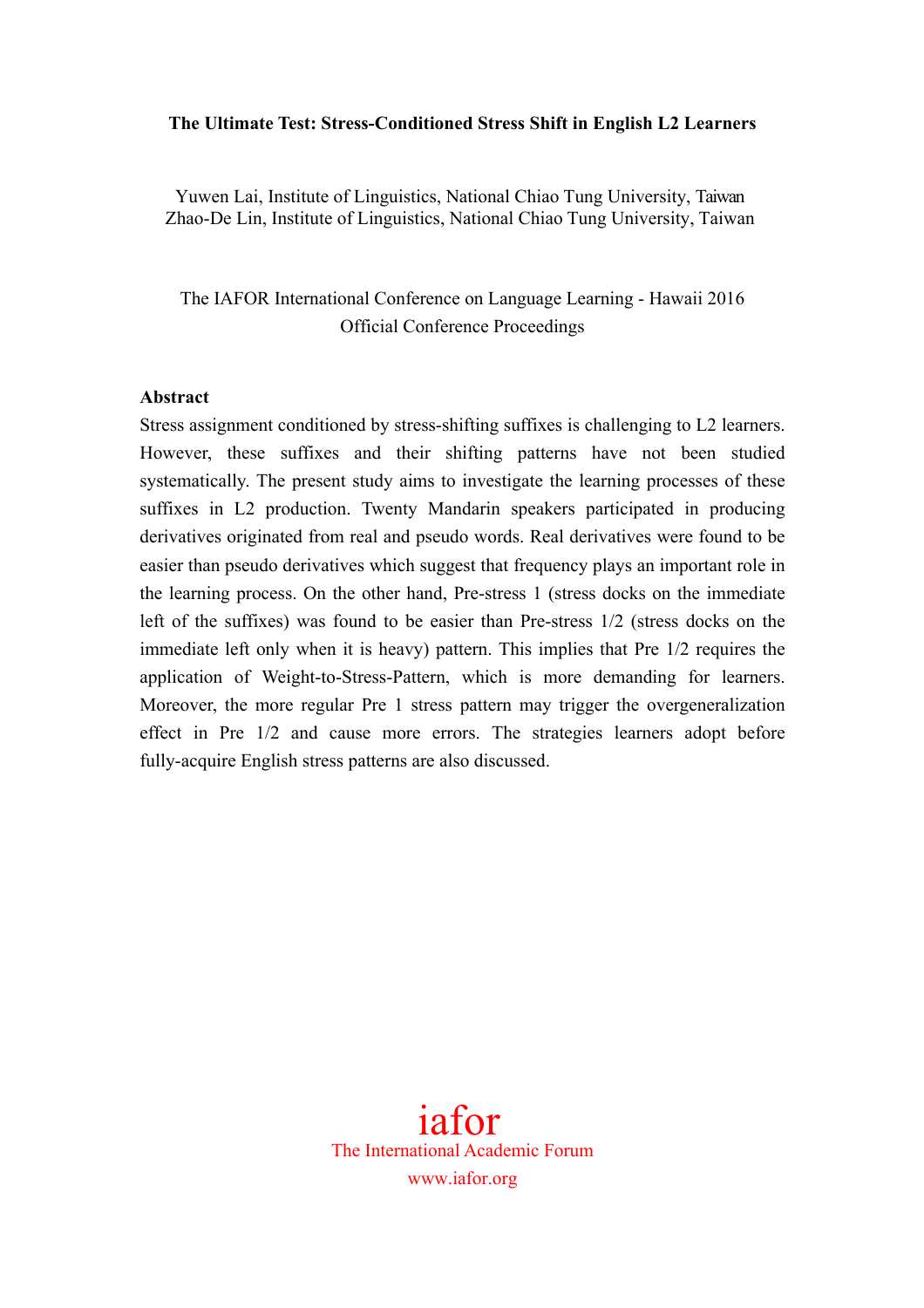### **Introduction**

#### **1.1 English derivational stress**

In English, different suffixes could reassign stem stress in different manners. Neutral suffixes do not reassign stress when attached to stems (e.g. 'comfort – 'comfortable) while non-neutral suffixes, cause reassignment of stress in derivatives. These non-neutral suffixes can be further categorized as Autostress, Pre-stress one (Pre 1), Pre-stress two (Pre 2), and Pre-stress 1/2 (Pre 1/2) (Fudge, 1984). Autostress, regardless of the original stress position in the stem, attracts stress to a particular syllable *in* the suffix. On the other hand, Pre 1, stem stress would be shifted to the syllable immediate left to the suffix (hence the Pre "One" e.g. 'human – hu'manity). The same mechanism works for Pre 2, where stress is always assigned to the syllable second left to the suffix (e.g. 'infant - in'fanticide). Among the non-neutral suffixes, the most complex pattern is Pre 1/2 which assigns stress similarly as Pre 1, (e.g. 'go.vern.ment - go.vern'men.tal, '1L' pattern from now on), but when 1L is weak (CV construct), stress will then dock on the second left syllable to the suffix (e.g. 'origin o'riginal, 2L from now on).

### **1.2 Syllable weight and stress assignment**

English, as a weight sensitive language, to dock stress on heavy syllable, which could be CVC, CVCC, or CVV in English (Prince, 1990). This pattern is generally referred to as Weight-to-Stress-Principle (WSP). More detailed WSP and metrical rules in English stress assignment can be found in Prince and Hayes's work. In Ou (2005), penultimate syllable (non-suffixed) was manipulated in syllable weight to induce different stress position: (1) penultimate syllable light, stress docks on antepenultimate syllable (2) penultimate syllable heavy, the syllable becomes a foot itself and results in penultimate stress. They found that such pattern is preferred by native English speakers but not by Mandarin speakers. A later subject analysis showed that eight out of twenty Mandarin speakers showed preference on heavy penultimate stress. The results suggest that the L2 learners in their study did not acquire WSP yet. Based on Ou (2005), it is hypothesized that the sense of syllable weight not be challenging for L2 learners, and it is predicted that Pre 1/2 will cast greater challenges to them.

#### **1.3 Neutral and Non-neutral suffixes in L2 production**

Based on the review in 1.1 and 1.2, for L2 learners to dock stress on the correct syllable of a derivative, they need to have (1) acquired the suffix stress shifting patterns and (2) have WSP under their belt. Ou (2005) demonstrated that WSP is challenging and wasn't observed in the L2 learners in her study. In terms of the suffix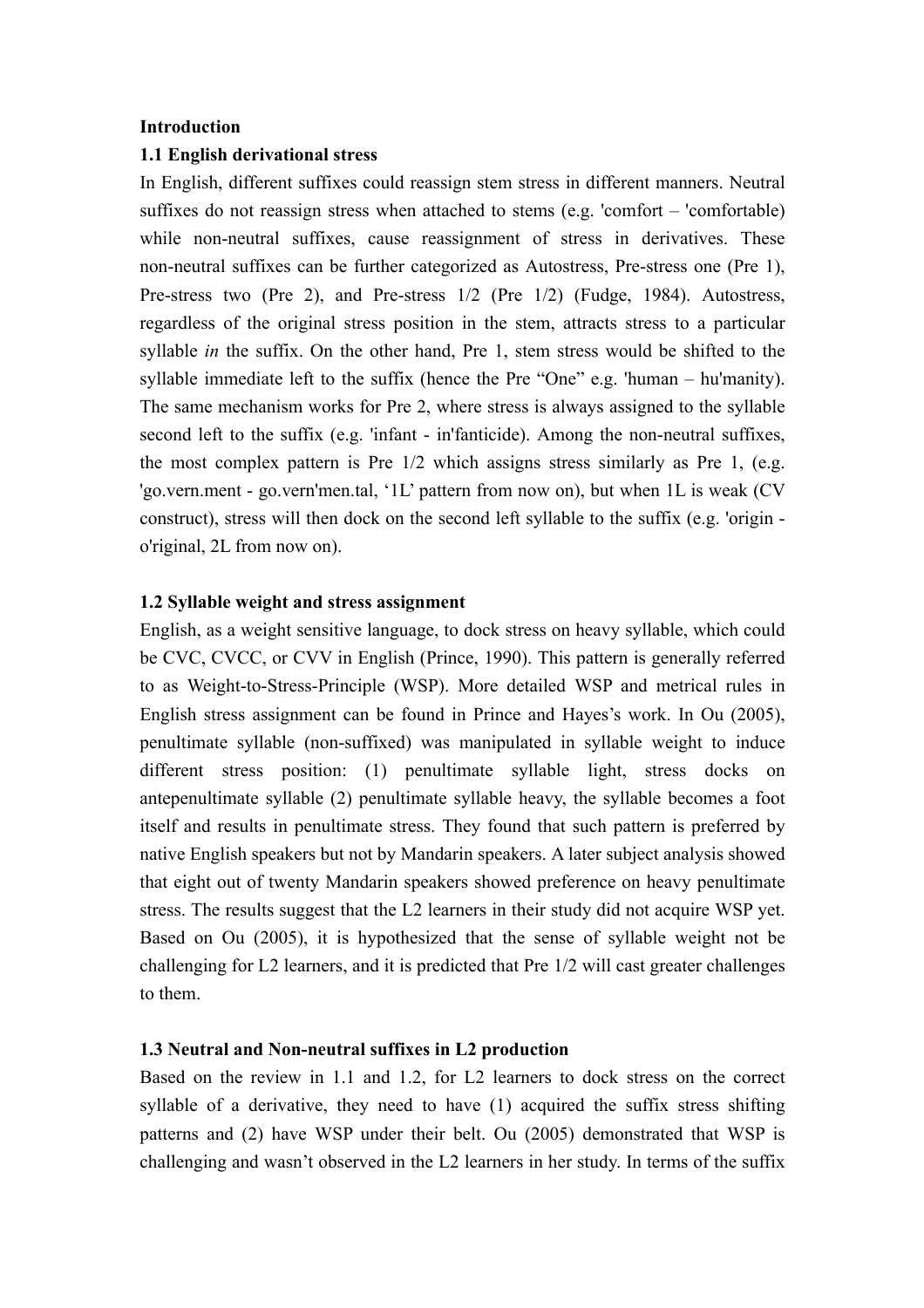types, a few studies had attempted to study the effect of suffix to stem stress. Shemshadsara (2011) recorded the production 30 Persian speakers who learn English as L2. The participants produced stems in three conditions: unsuffixed, with neutral suffix and with non-neutral suffix. The study found that words with non-neutral suffixes are significantly harder compared to the other two types.

Park (2011) compared stress assignment in neutral, non-neutral transparent (no stress shift because stem stress happens to coincide with the supposed stress location induced by suffix) and non-neutral opaque (stress shift required) suffixes conditions. The results demonstrated that learners performed significantly better on producing transparent non-neutral derivatives than both neutral and opaque non-neutral. It was surprising that the accuracy of neutral derivatives was worse than non-neutral transparent ones. Park argued that the stress position of neutral derivatives is already unpredictable in the stem, yielding the low accuracy in their derivatives. Such claim is not convincing, as the stress position of non-neutral stems are also unpredictable. However, their results brought up an interesting phenomenon: neutral derivatives do not necessarily induce highest accuracy.

An asymmetry of stress-shift direction preference by L2 learners was found in Lai and Chang (2015). They used different disyllabic foot (trochee or iamb) along with suffix types (stem, neutral, or non-neutral) to induce rightward stress shift (trochaic stem with non-neutral, e.g. 'dictate - dic'tation) and leftward shift (iambic stem with non-neutral suffix, e.g. com'pete - 'competence). Their results showed that rightward shift is easier than leftward shift. The authors discussed the performance was discussed in terms of word frequency effect, wrong analogy of a high frequent derivative lemma, and idiosyncrasy of non-neutral suffixes. Their study provided an advanced viewpoint that neutral and non-neutral categorization is not the only factor at play when it comes to stress reassignment in derivatives.

# **1.4 The present study**

Based on the above-mentioned studies, it is safe to conclude that different non-neutral suffixes casts different levels of difficulties to L2 learners. We are particularly interested in Pre 1/2 suffixes, which requires the learners to have known the stress shift pattern while being sensitive to syllable weight. On the other hand, since non-neutral derivatives can result in two outcomes: 1) stress shift if the stem stress does not coincide with suffix preference; 2) no stress shift if the stem stress coincides with suffix preference, the stress shifting scenario is, not surprisingly, found to be more difficult for L2 learners (Park, 2011). However, Park did not control non-neutral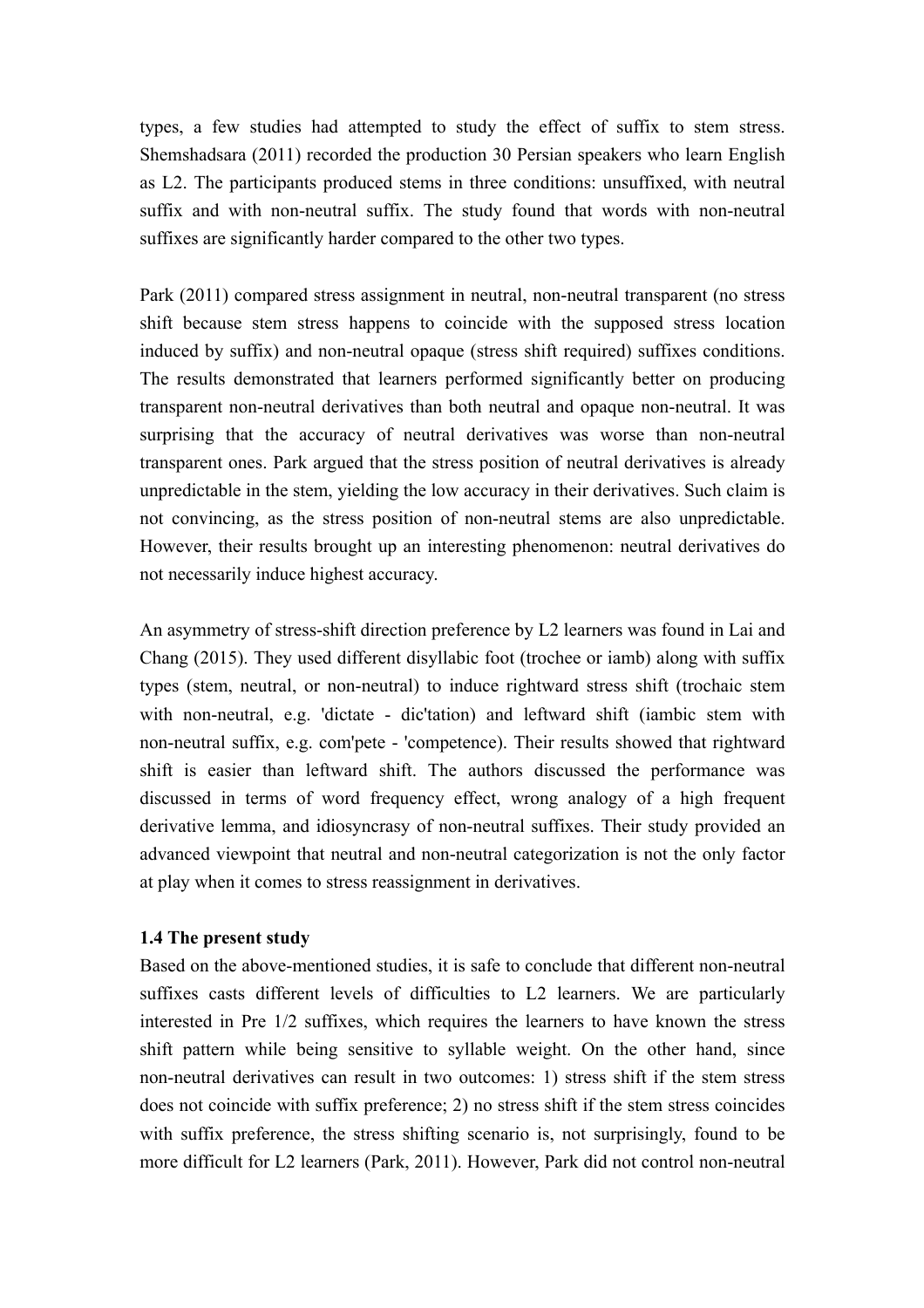subtype differences. Pre 1 suffix –ity and Pre 1/2 suffix –ence composed their stimuli, but they have different mechanisms that can possibly mask the results. Also, exceptions of Pre 1/2 were chosen as stimuli in the experiment, which suggests that learners might actually learned the underlying mechanisms but still made errors because they are exceptions. We will be comparing Pre 1 and Pre 1/2 suffixes in how errors are made by L2 learners in both stress shifting and non-shifting scenarios.

Another interesting finding from Lee and Carey (2002) found that Cantonese speakers' strategy of preserving stem vowel quality and stress when they are not aware of the stress shifting nature of suffixed words. They concluded that ESL learners rely mainly on the stem vowel and stem stress pattern when producing unfamiliar derivatives. However, the strategy does not seem to account for the pattern found in Lai and Chang (2015), where learners are more comfortable with rightward stress shift compared to leftward shift. Before fully acquire L2 phonology, learners may adopt strategies that yield production errors. We are interested in exploring the strategies L2 learners adapt during the learning process of derivatives.

To sum up, the present study aims to compare the stress shift patterns between the following factors: (1) real  $\&$  pseudo words; (2) the effect of stress shift (no shift vs rightward shift); (3) Non-neutral subtypes: Pre 1 vs Pre  $\frac{1}{2}$ , (4) the role of syllable weight in stress shift in Pre ½: 1L vs 2L. Last but not least, we would like to explore the strategies learners' use when the phonological rules for stress reassignments are not fully learned yet.

# **Methodology**

# **2.1 Participants**

One female native English speaker recorded the stem. Ten male and ten female (19-24 years old; English learning 6-12 years) L2 learners of English who speak Taiwan Mandarin as L1 participated in the read aloud task. None of them reported more than three months of time spent staying in English-spoken countries.

# **2.2 Stimuli design**

The present study focuses on Pre 1 (-ity and -ic) and Pre 1/2 (-al and -an) suffixes. Both real and pseudo words were included as experiment stimuli.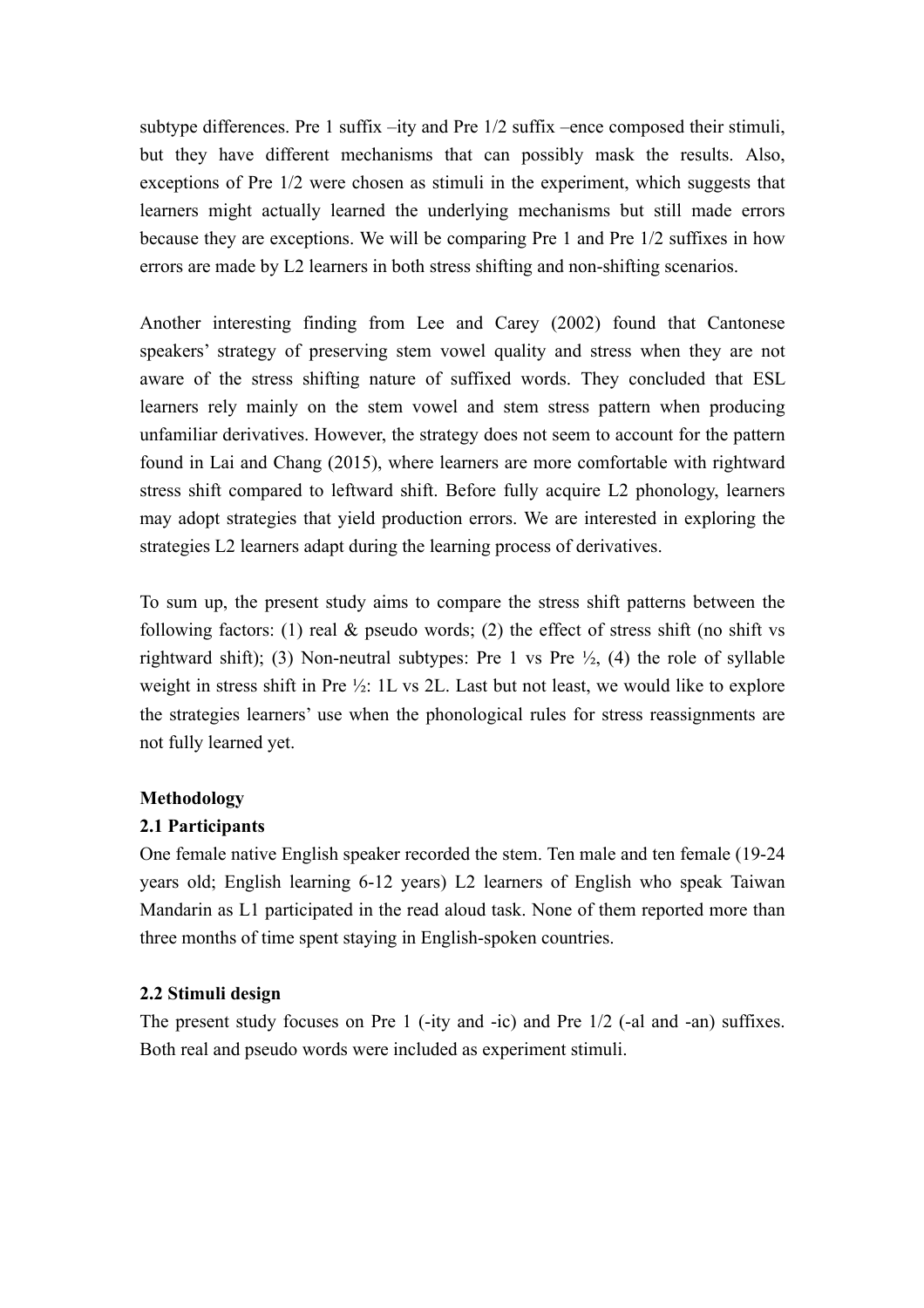| No shift<br>$\sigma \cdot \sigma' \sigma - \sigma \cdot \sigma' \sigma \cdot s$ |             | <b>Rightward shift</b><br>$\sigma$ . ' $\sigma$ . $\sigma$ - $\sigma$ . $\sigma$ .' $\sigma$ .s<br>$\sigma$ . $\sigma$ . $\sigma$ - $\sigma$ . $\sigma$ . $\sigma$ . $\sigma$ . $\sigma$ . |              |
|---------------------------------------------------------------------------------|-------------|--------------------------------------------------------------------------------------------------------------------------------------------------------------------------------------------|--------------|
| opportune                                                                       | opportunity | universe                                                                                                                                                                                   | university   |
| insecure                                                                        | insecurity  | electric                                                                                                                                                                                   | electricity  |
|                                                                                 |             | popular                                                                                                                                                                                    | popularity   |
|                                                                                 |             | productive                                                                                                                                                                                 | productivity |
|                                                                                 |             | sensitive                                                                                                                                                                                  | sensitivity  |
|                                                                                 |             | optimist                                                                                                                                                                                   | optimistic   |
|                                                                                 |             | history                                                                                                                                                                                    | historic     |
|                                                                                 |             | electron                                                                                                                                                                                   | electronic   |
|                                                                                 |             | <i>irony</i>                                                                                                                                                                               | ironic       |

**Real words |** Pre-stress 1 (-ity & -ic)

**Real words |** Pre-stress 1/2 (-al & -an)

| No shift                                               |                                  |                                                                                   | <b>Rightward shift</b>                                                                                                                                                                                    |                                                                                |                                                       |                                                                                   |                                                                                                                             |
|--------------------------------------------------------|----------------------------------|-----------------------------------------------------------------------------------|-----------------------------------------------------------------------------------------------------------------------------------------------------------------------------------------------------------|--------------------------------------------------------------------------------|-------------------------------------------------------|-----------------------------------------------------------------------------------|-----------------------------------------------------------------------------------------------------------------------------|
| 1L<br>$\sigma$ .' $\sigma$ . $\sigma$ - $\sigma$ .'H.s |                                  | 2L<br>$\sigma$ 'σ.σ - σ'σ.L.s                                                     |                                                                                                                                                                                                           | 1L<br>σ.'σ.σ - σ.σ.' $H$ .s<br>$'\sigma.\sigma.\sigma$ - $\sigma.\sigma$ . H.s |                                                       | 2L<br>$\sigma \sigma \sigma - \sigma' \sigma L$ .                                 |                                                                                                                             |
| idea<br>Korea<br>Caucasi<br>a                          | ideal<br>Korean<br>Caucasi<br>an | congres<br>sion<br>emotion<br>$_{\rm on}$<br>addition<br>Africa<br>India<br>Syria | congressi<br>onal<br>emotional universe universa<br>professi professio<br>nal<br>tradition traditiona<br>$\blacksquare$<br>republic additional<br>republica<br>$\mathbf n$<br>African<br>Indian<br>Syrian | fundame fundame<br>nt<br>continen 1<br>t<br>accident<br>suicide                | ntal<br>continen<br>tal<br>accident<br>al<br>suicidal | memory<br>industry 1<br>colony<br>origin<br>Italy<br>history<br>comedy<br>library | memoria<br>industria<br>$\mathbf{1}$<br>colonial<br>original<br>Italian<br>historian<br>comedia<br>$\mathbf n$<br>librarian |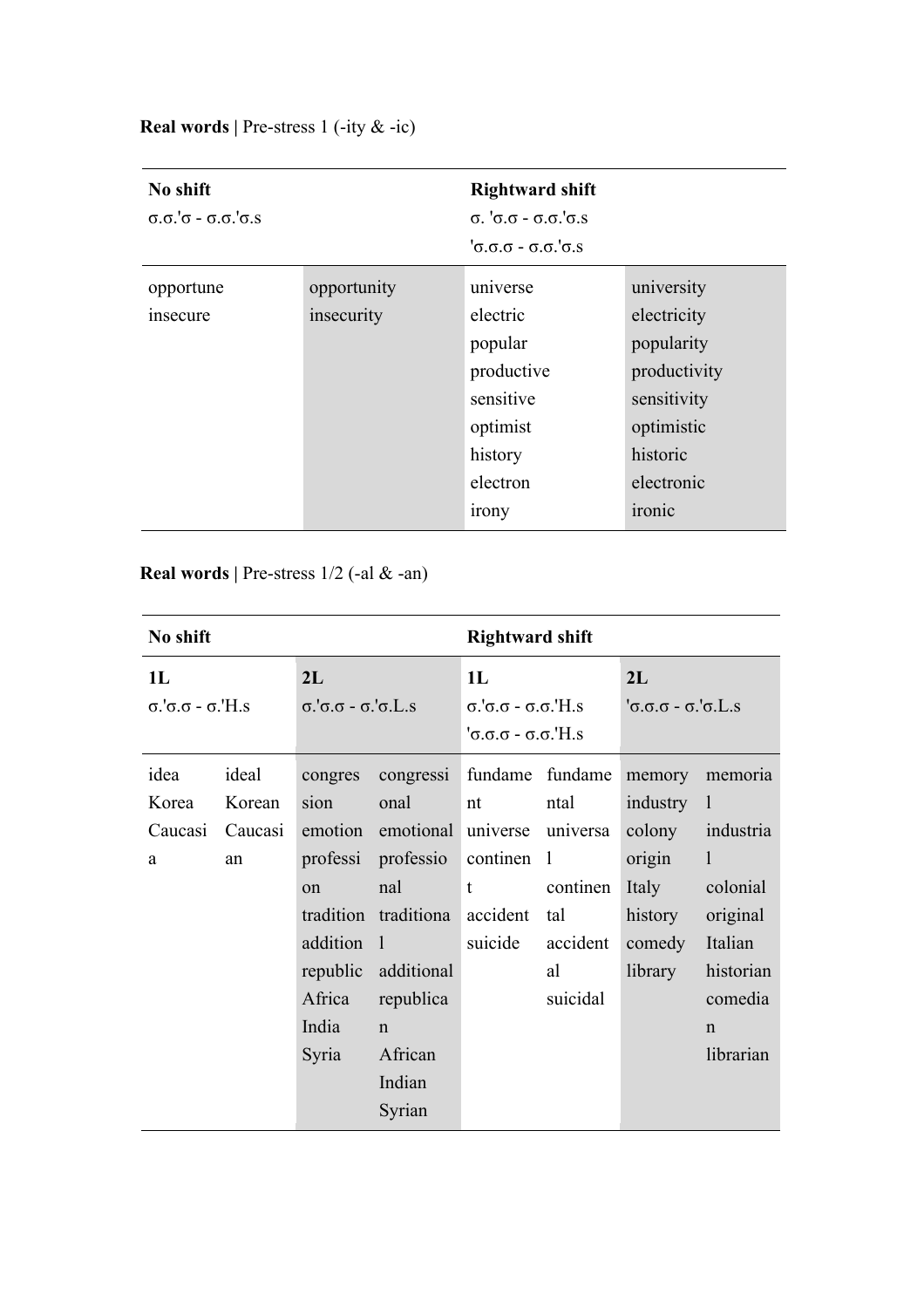## **Pseudo words**

Five pseudo tokens for each level were made up with careful design of syllable structures. For Pre 1 stems, final syllables were made heavy for non-shifting tokens, and heavy penult or antepenult syllables were made for rightward stress shift. Since stem metrical system is also affected by part of speech, super heavy final syllables for –ic stems were made to ensure extrametricality has as little effect as possible. The tokens conform to English phonotactics. Spellings, which are inconsistent with pronunciations, were avoided (e.g. *mb* codas in real words are mostly most produced with only the bilabial nasal realized and the bilabial stop dropped). All pseudo words were checked by native recorder to ensure that they are pronounceable, English-like, and do not resemble any existing words.

| No shift<br>$L.L.H - L.L.H.s$ |                 | <b>Rightward shift</b><br>$'H.L.H - H.L.'H.s$<br>$L.H.H - L.H.H.S$ |                   |
|-------------------------------|-----------------|--------------------------------------------------------------------|-------------------|
| pi.la.'gand                   | pi.la.gan.di.ty | 'derk.pa.solf                                                      | derk.pa.sol.fi.ty |
| ni.su.'torf                   | ni.su.tor.fi.ty | 'pern.ri.lant                                                      | pern.ri.lan.ti.ty |
| ke.pi.'bint                   | ke.pi.bin.ti.ty | 'gorn.su.bink                                                      | gorn.su.bin.ki.ty |
| to.ri.'sens                   | to.ri.sen.si.ty | re.'narp.tunk                                                      | re.narp.tun.ki.ty |
| sa.pi.'rump                   | sa.pi.rum.pi.ty | ra.'molk.samp                                                      | ra.molk.sam.pi.ty |
| di.pa.'gump                   | di.pa.gum.pic   | 'relf.ni.borp                                                      | relf.ni.bor.pic   |
| ke.si.'ralp                   | ke.si.ral.pic   | 'dolp.se.lind                                                      | dolp.se.lin.dic   |
| pa.lu.'dont                   | pa.lu.don.tic   | ma.'suns.delt                                                      | ma.suns.del.tic   |
| su.to.'simp                   | su.to.sim.pic   | cu.'ralf.mund                                                      | cu.ralf.mun.dic   |
| mo.ne.'pelf                   | mo.ne.pel.fic   | bi.'tork.nalf                                                      | bi.tork.nal.fic   |

**Pseudo words** | Pre-stress 1 (-ity & -ic)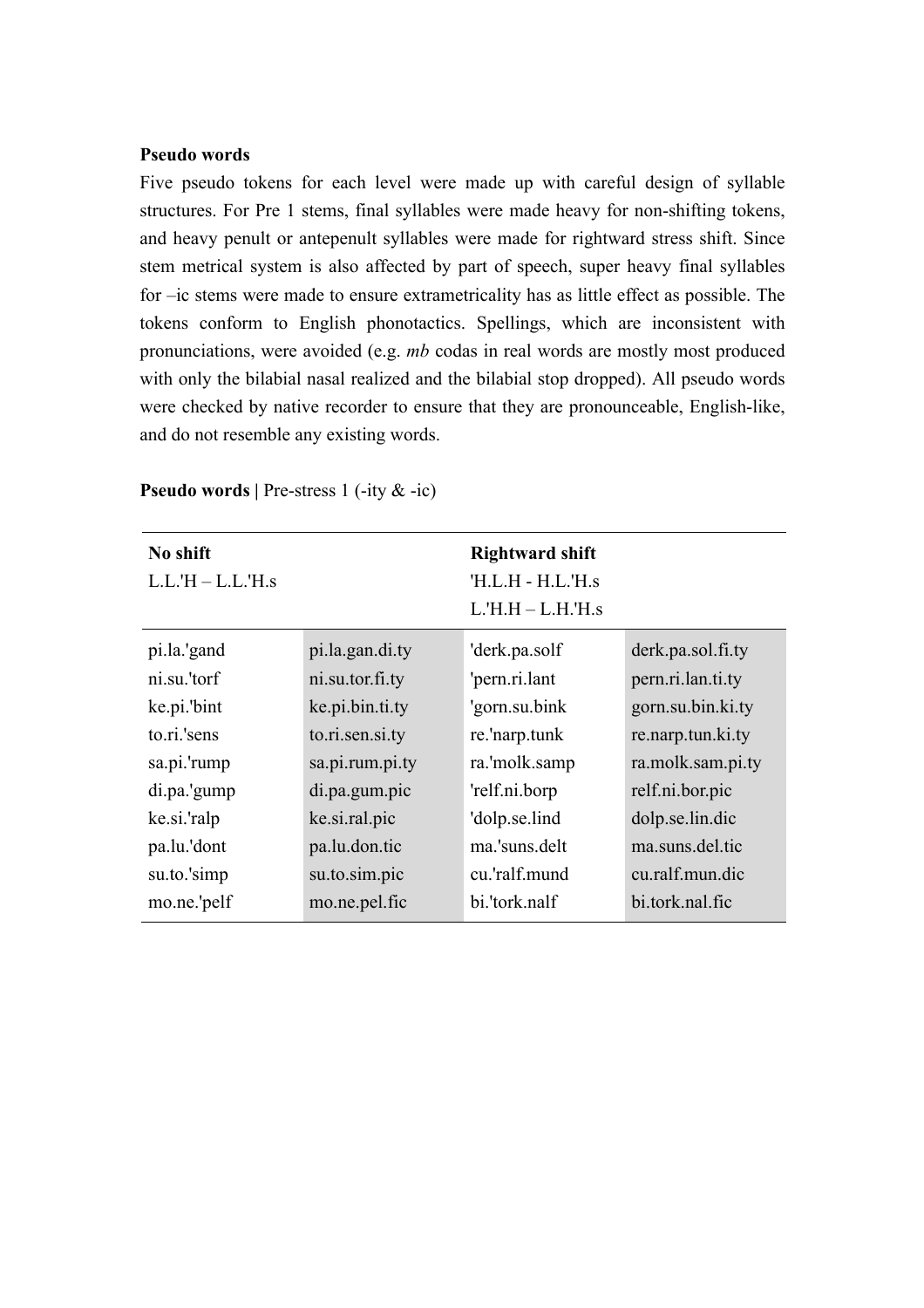| No shift                                                                                           |                                                                                                                                           | <b>Rightward shift</b>                                                        |                                                                                                                                                                                                         |                                                                                  |                                                                                                                                  |                                                                                               |                                                                                                                                                |
|----------------------------------------------------------------------------------------------------|-------------------------------------------------------------------------------------------------------------------------------------------|-------------------------------------------------------------------------------|---------------------------------------------------------------------------------------------------------------------------------------------------------------------------------------------------------|----------------------------------------------------------------------------------|----------------------------------------------------------------------------------------------------------------------------------|-----------------------------------------------------------------------------------------------|------------------------------------------------------------------------------------------------------------------------------------------------|
| 1L<br>$L.L.H - L.L.H.s$                                                                            |                                                                                                                                           | 2L<br>$L.H.H - L.H.L.s$                                                       |                                                                                                                                                                                                         | 1L<br>$L.H.H - L.H.H.s$<br>$'H.L.H-H.L.'H.s$                                     |                                                                                                                                  | 2L<br>$'H.L.H -'H.L.L.s$                                                                      |                                                                                                                                                |
| re.pi.'lo<br>nk<br>ta.lo.'sh<br>elp<br>bo.mu.'<br>dans<br>t.<br>ka.si.'ji<br>mp<br>ga.po.'n<br>elt | re.pi.lon.<br>kal<br>$ta.$ lo.shel.<br>pal<br>bo.mu.da<br>n.sal<br>fi.li.'dan fi.li.dan.t<br>al<br>ka.si.jim.<br>pal<br>ga.po.net.<br>tan | per<br>min<br>up<br>li.'melp.<br>sod<br>de 'sump<br>.nat<br>chi.'rom<br>p.sub | mo.'link. mo.link.p<br>e.ral<br>pra.'colt. pra.colt.m ro.'jelf.<br><i>i.nal</i><br>si.'darf.k si.darf.ku.<br>pal<br>li.melp.so 'paf.so.b paf.so.be<br>.dal<br>de.sump.<br>na.tal<br>chi.romp.<br>su.ban | sond<br>murd<br>'fun.li.g<br>art<br>ent<br>'kim.su.<br>pirk<br>si.'ralf.d<br>unt | de 'garp. de garp.s<br>on.dal<br>ro.jelf.mu<br>r.dal<br>fun.li.gar.<br>tal<br>n.tal<br>kim.su.pir<br>.kal<br>si.ralf.du<br>n.tan | <i>uf</i><br>is<br>las.cu.t<br>en<br>'ric.ne.s<br>ot<br>$'$ sus.pi.l<br>an<br>'sac.me.<br>nof | 'bon.ta.r bon.ta.ru<br>.fal<br>'tel.mi.p tel.mi.pi.<br>sal<br>las.cu.te.<br>nal<br>ric.ne.so.<br>tal<br>sus.pi.la.<br>nal<br>sac.me.n<br>o.fan |
| si.la.'so<br>mp<br>$\bf k$<br>d<br>u.ke.'du<br>ns                                                  | si.la.som.<br>pan<br>$re.lu.$ 'bil $re.lu.bil.k$<br>an<br>o.si.'kel o.si.kel.d re.'malt.<br>an<br>u.ke.dun.<br>san                        | .nat<br>i1<br>pel<br>.dod                                                     | pro.'zelk pro.zelk.n pu.'mel.<br>a.tan<br>tu.'bors.j tu.bors.ji. 'don.si.b don.si.bur<br>lan<br>re.malt.pe 'nel.to.la nel.to.lar.<br>.lan<br>ma.'timp ma.timp.d 'karp.su. karp.su.fe<br>o.dan           | gwint<br>urt<br>rk<br>femp                                                       | pu.mel.g<br>win.tan<br>.tan<br>kan<br>m.pan                                                                                      | 'den.fi.l<br>an<br>'mor.lu.<br>tis<br>rek<br>'cop.sa.<br>dut                                  | den.fi.la.<br>nan<br>mor.lu.ti.<br>san<br>'dim.po. dim.po.r<br>e.kan<br>cop.sa.d<br>u.tan                                                      |

## **Pseudo words** | Pre-stress  $1/2$  (-al & -an)

## **2.3 Procedure**

The participants were asked to sit before a desktop with a headset on and a microphone was set up 15 cm away from to their mouth. There was a practice session, which included 17 real words, and 15 pseudo words before the actual experiment took place. All target tokens (with 2 repetitions) were randomized. The stimuli were presented on a stimulus-presentation system designed to conduct behavior studies. In each trial, a prerecorded stem by a native female speaker was played twice with an interval of 500 ms before the participants were asked to produce the derivative. The spelling and the syllable boundaries of the stem stimuli were presented with stress markers while the derivatives have spelling, syllable boundaries but no stress markers.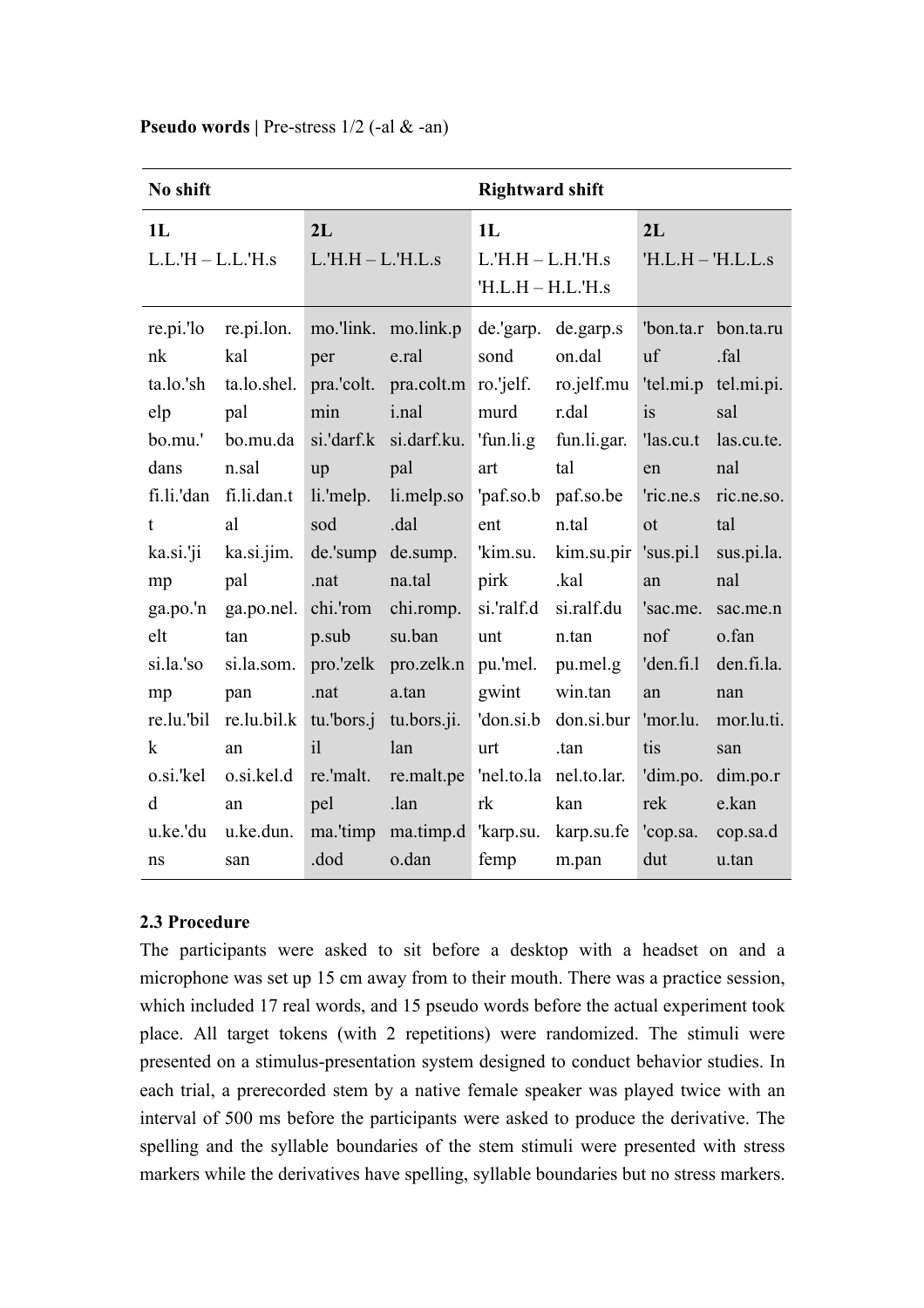The participants were allowed to repeat and correct their own pronunciation until they were comfortable with their production. There is a short break between session, and it took 50-70 minutes for each participant to finish the recording.

## **2.4 Data Analysis**

Data collected from the experiments were rated by two trained phoneticians. The accuracy rate of stress assignment from each token was collected and averaged. We examined the interaction between Word (R for real word and P for pseudo), Suffix (P1 for pre-stress 1 and P1/2 for pre-stress 1/2), Direction (0 for non-shifting and R for rightward-shift). Furthermore, there is another factor only applicable in Pre 1/2 is Weight (1L for stress on heavy presuffixial syllable and 2L for stress repelled to 2L due to light 1L). A 2x2x2 (Word, Suffix, and Direction) repeated measures ANOVA and another 2x2x2 repeated measures ANOVA (Word, Direction and Weight) for Pre 1/2 were conducted.

## **Results**

## **3.1 Overall**

The main effects are all significant in the independent variables we tested: Word [F(1, 19) = 101.74,  $p < .001$ ], Suffix [F(1, 19) = 122.81,  $p < .001$ ], and Direction [F(1, 19) = 53.15,  $p < .001$ . The accuracy rate was higher in real words (M = .936, SD = .013) than in pseudo words  $(M = .798, SD = .010)$ , in Pre 1  $(M = .942, SD = .013)$  than in Pre  $1/2$  (M = .792, SD = .010), and in no shift (M = .956, SD = .009) than in rightward shift  $(M = .781, SD = .019)$ .

The interactions of Word x Suffix  $[F(1, 19) = 93.84, p < .001]$ , Suffix x Direction  $[F(1, 19) = .001]$ 19) = 40.87,  $p < .001$ ], and Word x Direction [F(1, 19) = 13.17,  $p = .002$ ] are all significant as shown in Fig 3.1.1. Pseudo words, rightward stress shift and Pre 1/2 generally have greater effects on lowering accuracy.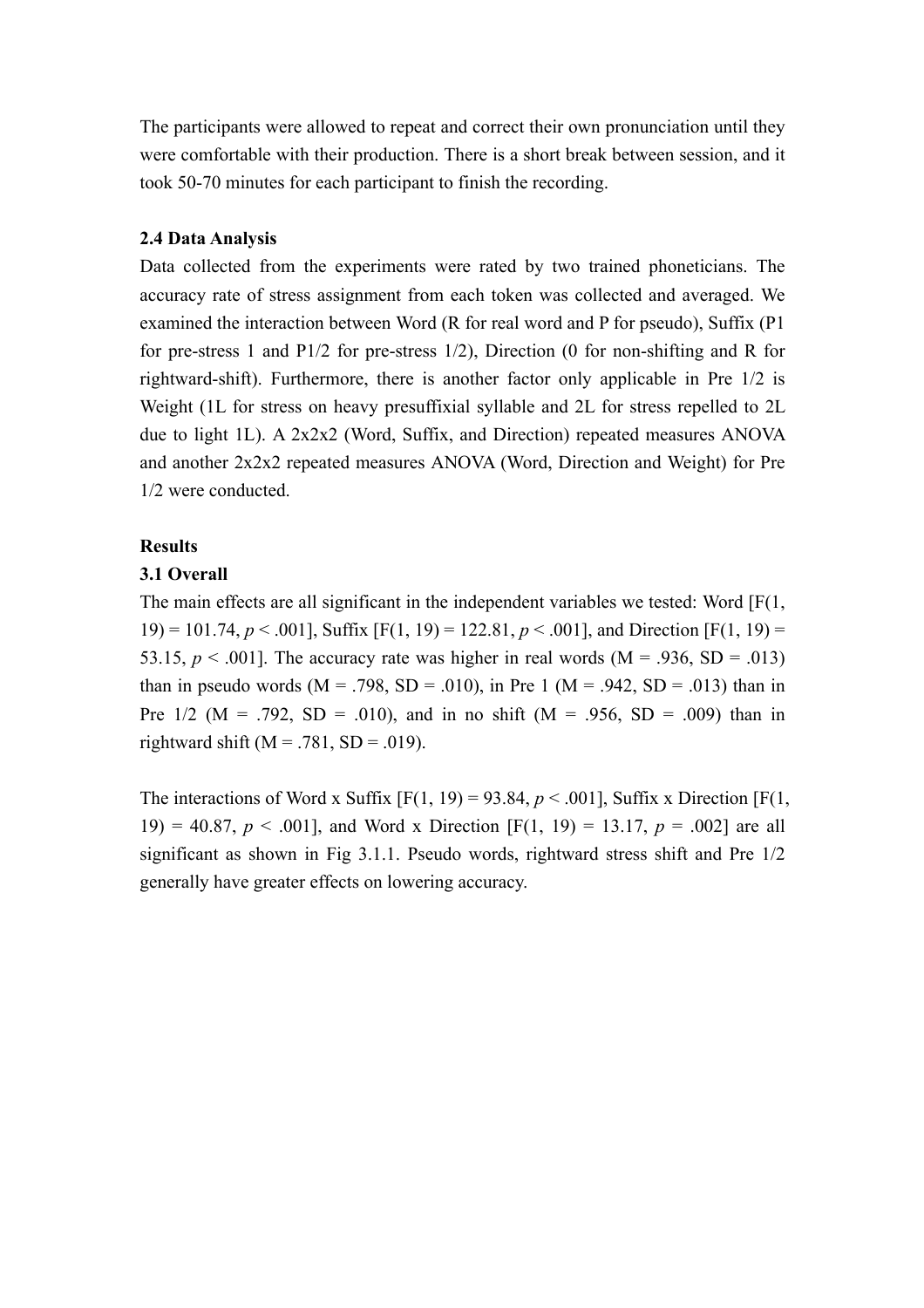Fig 3.1.1. Two-way interactions of Word x Suffix, Suffix x Direction, and Direction x Word



Significance was also found in Word x Suffix x Direction  $[F(1, 19) = 30.15, p < .001]$ . Further 2 x 2 ANOVA shows significance Suffix x Direction for pseudo words [F(1, 19) = 44.70,  $p < .001$ ], but not in real words [F(1, 19) = .713,  $p = .409$ ] as shown in Fig 3.1.2.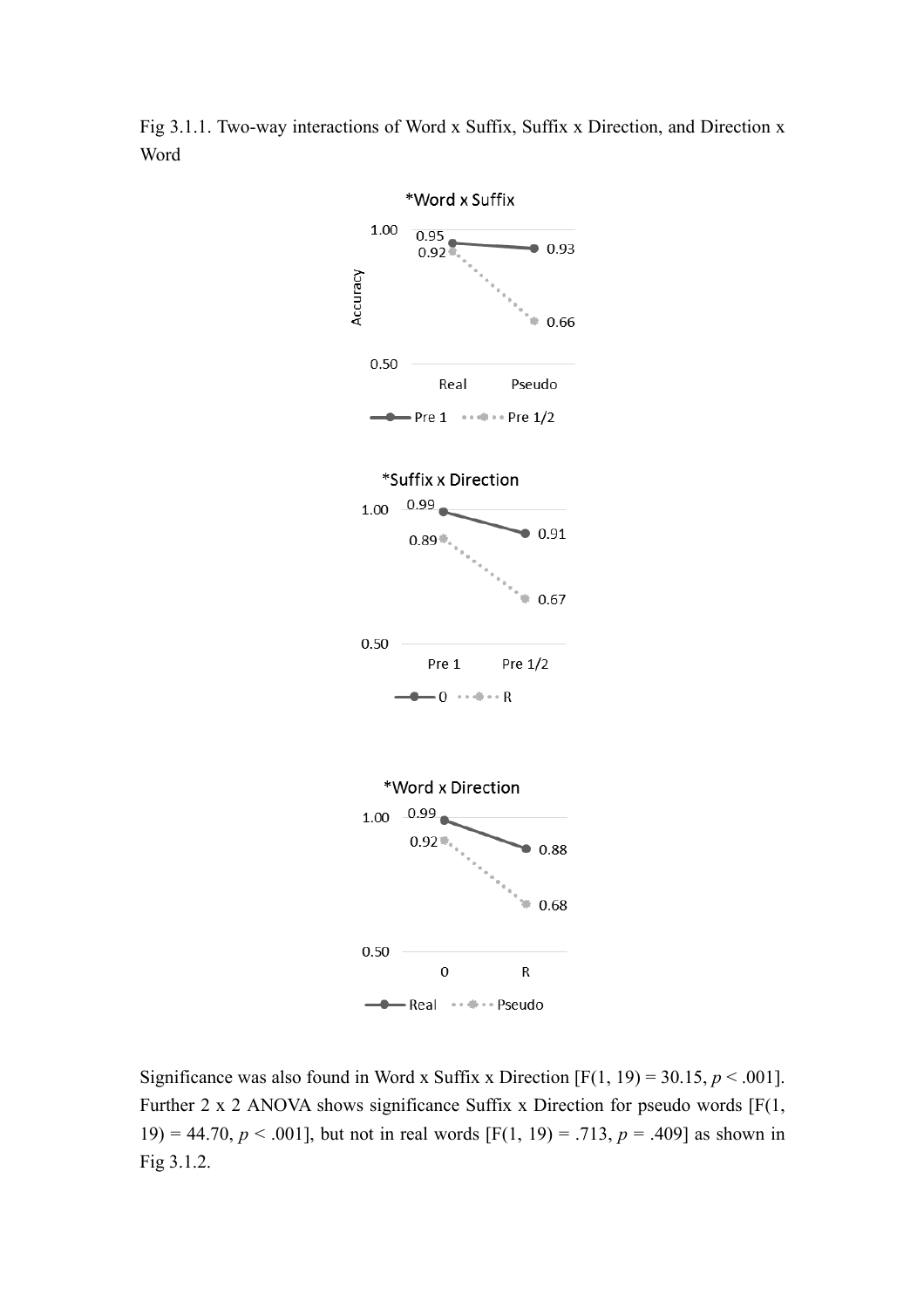

Fig 3.1.2. Three-way interactions of Direction x Word in real words and pseudo words

### **3.2 Pre 1/2**

The main effects are all significant in all the independent variables we tested. Word  $[F(1, 19) = 135.04, p < .001]$ , Direction  $[F(1, 19) = 70.06, p < .001]$ , and Weight  $[F(1, 19) = 70.06, p < .001]$ 19) = 18.72,  $p < .001$ . Accuracy was higher in real words (M = .922, SD = .017) than in pseudo words  $(M = .660, SD = .013)$ , in no shift  $(M = .913, SD = .016)$  than in rightward shift (M = .669, SD = .019), and in 1L (M = .870, SD = .022) than in 2L (M  $=$  .711, SD = .020). Two-way interactions are all significant, Word x Direction [F(1, 19) = 21.98, *p* < .001], Word x Weight [F(1, 19) = 13.90, *p* = .001], Direction x Weight  $[F(1, 19) = 26.74, p < .001]$ . The effect of Word and Direction resembles that in overall results (see 3.1) and thus is skipped here. The interactions caused by the particular factor only in Pre 1/2, Weight, will be elaborated in thee-way interaction.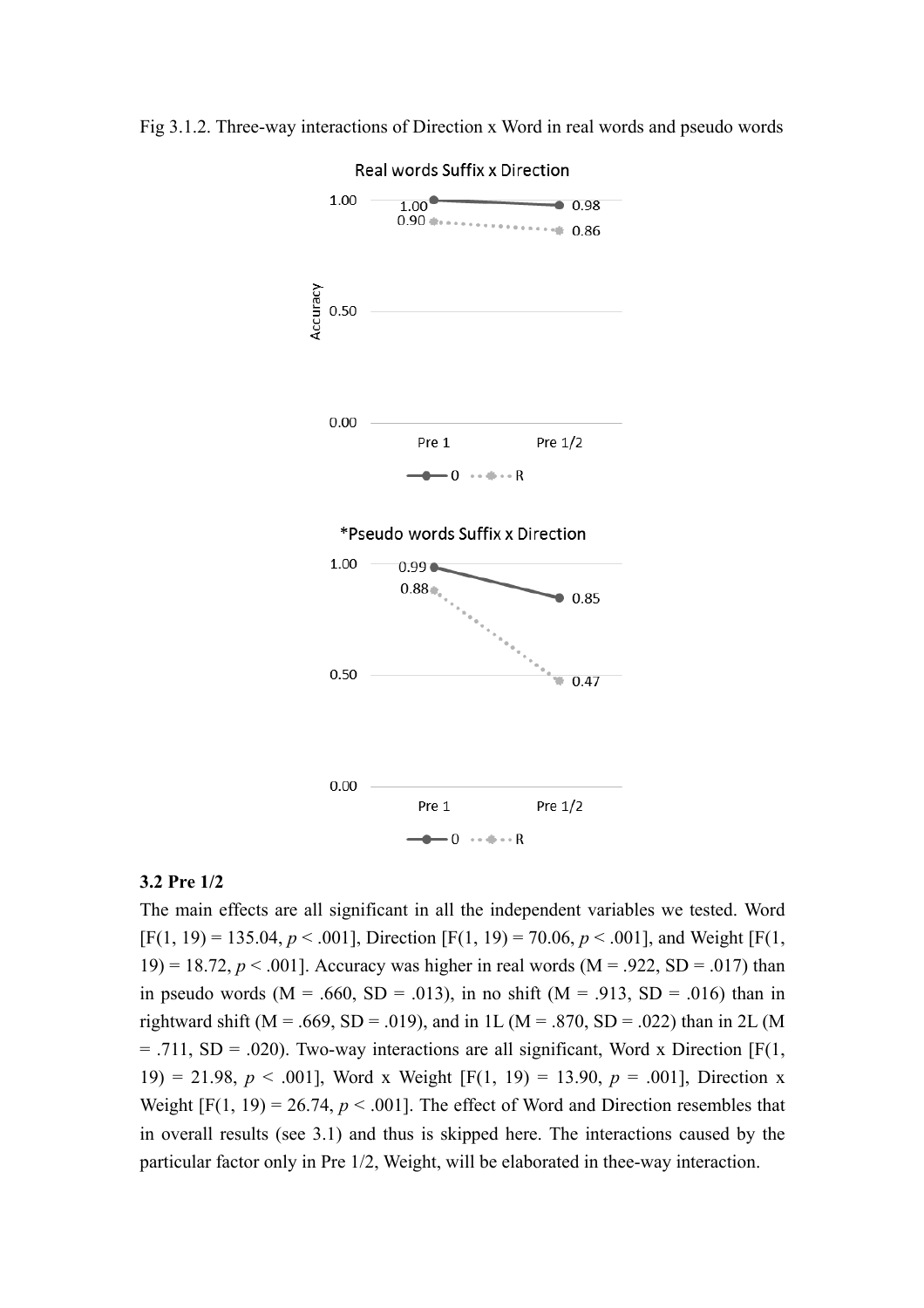The three-way interaction is significant  $[F(1, 19) = 6.335, p = .021]$ . Further 2x2 ANOVA shows significant interaction of Direction x Weight in both real  $[F(1, 19) =$ 9.46,  $p = .006$ ] and pseudo words [F(1, 19) = 26.21,  $p < .001$ ] as shown in Figure 3.2.1. The significant interaction shows that, in real words, rightward shift to 2L syllable is less preferred. Additional pair-T test of the higher 2L accuracy than L1 in no shifts was conducted and showed no significance in difference, suggesting that the interaction is caused mainly due to the worse 2L accuracy in stress shifts. Results from pseudo words rules out learning effect and show clearer picture of the effect of Weight. Stress shift lowers the accuracy, but when the stress is shifted to 2L position, the accuracy drops extremely ( $M = 0.255$ ,  $SD = 0.218$ ) compared to stress shift to 1L (M  $= .693$ , SD  $= .187$ ).

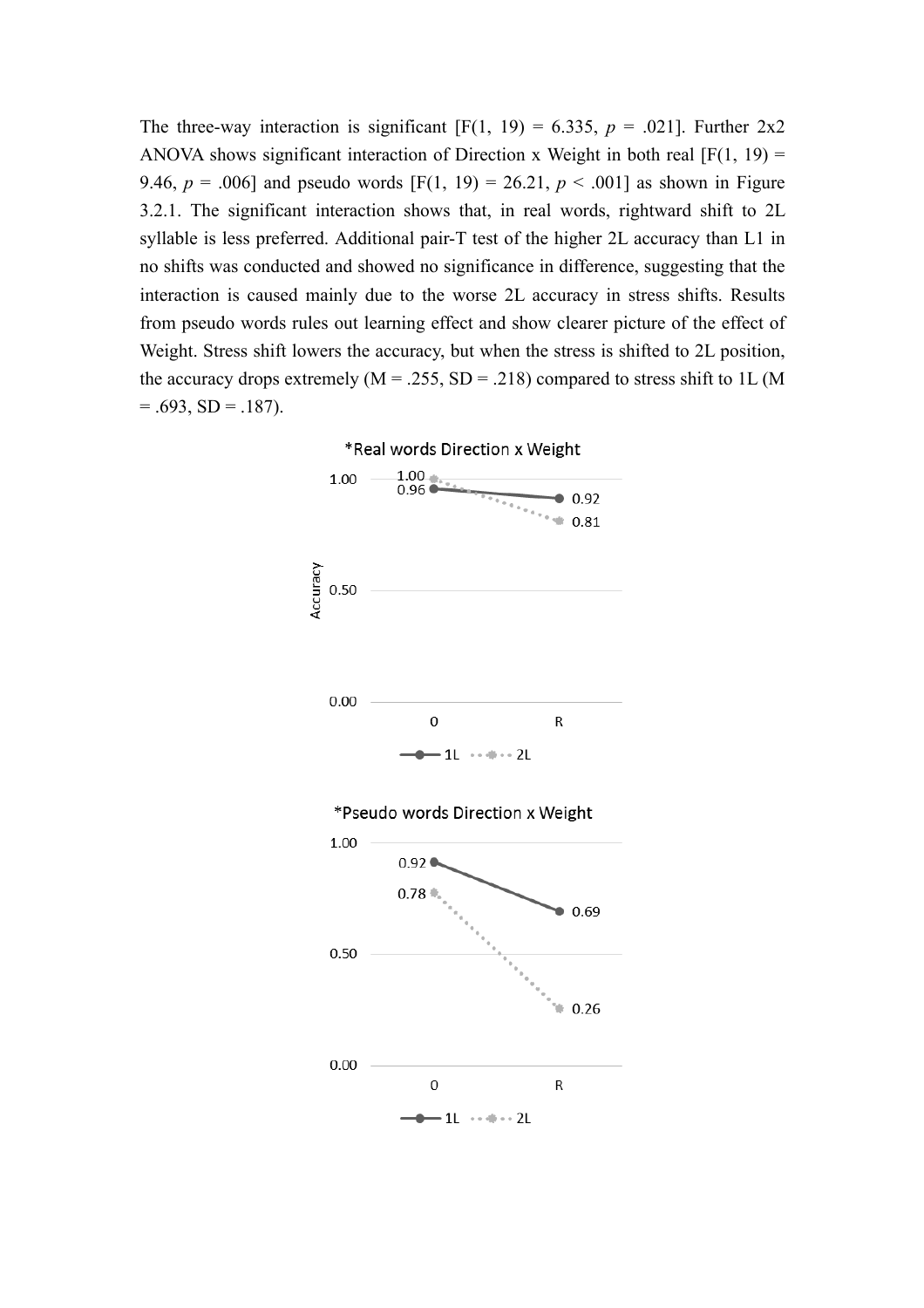| <b>Overall</b> |                           | Significance                    |
|----------------|---------------------------|---------------------------------|
|                | Word                      | R > P                           |
|                | Suffix                    | $*Pre1 > Pre1/2$                |
|                | Direction                 | $*0 > R$                        |
|                | Word x Suffix             | * $P\Delta > R\Delta$           |
|                | <b>Suffix x Direction</b> | *Pre $1/2\Delta$ >Pre1          |
|                | Word x Direction          | $P\Delta > R\Delta$             |
|                | Word x Suffix x Direction | ∗                               |
| Real words     | <b>Suffix x Direction</b> | n.s.                            |
| Pseudo words   | <b>Suffix x Direction</b> | *Pre1/2 $\Delta$ >Pre1 $\Delta$ |
|                |                           |                                 |
| Pre1/2         |                           | Significance                    |
|                | Word                      | R > P                           |
|                | Direction                 | $*0 > R$                        |
|                | Weight                    | $*L1>L2$                        |
|                | Word x Direction          | $P\Delta > R\Delta$             |
|                | Direction x Weight        | * $R\Delta > 0\Delta$           |
|                | Word x Weight             | *L2 $\triangle$ >L1 $\triangle$ |
|                | Word x Direction x Weight | *                               |
| Real words     | Direction x Weight        | * $R\Delta > 0\Delta$           |
| Pseudo words   | Direction x Weight        | * $R\Delta > 0\Delta$           |

# **3.3 Summary for trisyllable results**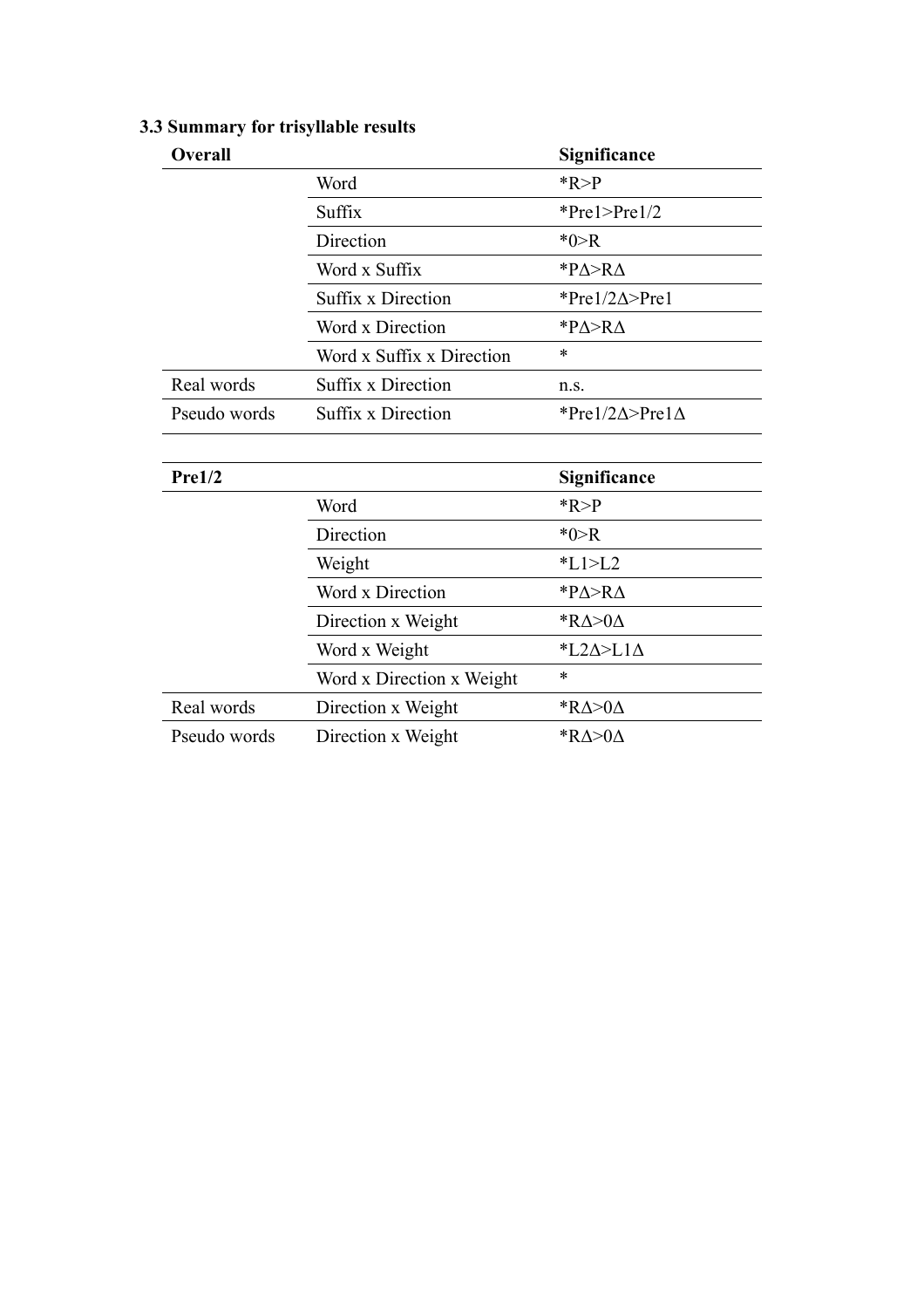#### **Discussion**

Our general results show that learners performed better in real words, in no stress shift, and in Pre 1 derivatives. The high accuracy rate of real than pseudo derivatives across all other factors suggests that frequency of occurrence plays an important role in learning derivative stress pattern. Compared to Pre 1, Pre 1/2 is believed to be harder to acquire, as speakers are required to apply weight to stress principle (WSP) when assigning new stress in derivative. Although syllable weight in Pre 1/2 stimuli in our experiment was manipulated, learners are found to have higher accuracy for derivatives with stress assigned to 1L than 2L syllables. It suggests that 1L (i.e. presuffixial position) is preferred than 2L syllable in derivatives. We believe the regularity of Pre 1 derivatives or the frequency of the pattern may contribute to the results. Furthermore, the imperfect learning of weight sensitivity among our participants demonstrated that WSP might not be at play in deriving suffixed words echoes the findings in Ou (2005) on unsuffixed words. Lastly, stem stress and the stress of derivatives can coincide (no stress shift) or requires rightward shift. We found rightward shifting derivatives were more problematic than non-shifting ones, which attested that non-neutral opaque derivatives are worse learned than transparent ones (Park, 2011).